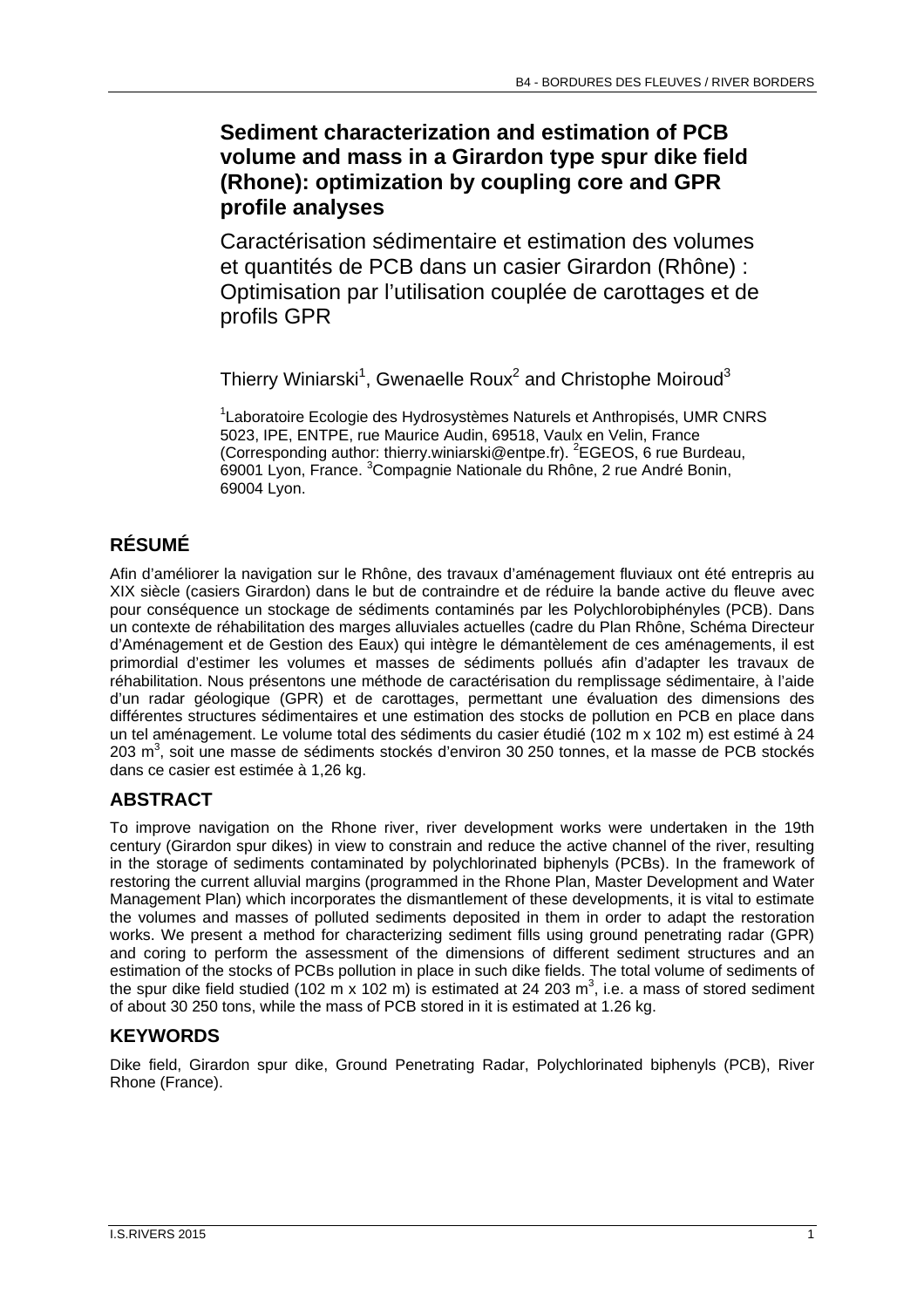### **1 INTRODUCTION**

To improve navigation on the River Rhone, river development works (called "casiers Girardon" or spur dikes) were carried out in the 19<sup>th</sup> century narrow the active channel of the river, resulting in the storage of sediments contaminated by polychlorinated biphenyls (PCBs). Consequently, the current alluvial margins of the Rhone are the focus of projects that incorporate the dismantlement of these dike fields. This makes it vital to estimate the volumes and masses of polluted sediments deposited in them in order to adapt the restoration works. The study highlights (i) a sediment structure linked to the filling mode revealed by geophysical investigation (Ground Penetrating Radar or GPR): (ii) the temporality of pollution storage in comparison to the spatial dimension of the structures revealed by the diachronic study of the progression of the river banks, in order to (iii) spatialize and quantify the volumes and masses of PCB present.

#### **2 MATERIALS AND METHODS**



Figure 1: a/ localization of the spur dike field studied; b/: localization of transects obtained by GPR: the crosses correspond to GPS points, the black circles are the points where the cores were taken.

The site investigated is located along the Rhone Valley downstream of Lyon (France), in the municipality of Péage-de-Roussillon (figure 1.a/). The use of GPR, a geophysical method based on the propagation of electromagnetic waves, is particularly suited to the study of alluvial formations (Néal, 2004) and fill structures, but it above all provides the 3D architecture of sedimentary structures (Mumphy *et al*., 2007, Mermillo-Blondin *et al*.). To obtain this information, five transects were drawn: three transversal transects (T1, T2, T3) and two longitudinal transects (L1, L2), each with a length of 102m (figure 1.b/). Three cores, whose depth was limited by the old bed of the Rhone composed of gravel and forming the wall of sediment fill since the development works of the  $19<sup>th</sup>$  century, were taken (PEY 13-1: 2.87 m; PEY 13-2: 1.69m; PEY 13-3: 4.50 m; Figure 1.b/). These cores were positioned in order to cross as many structures as possible. A detailed description and granulometric analyses permitted verifying the limits of the structures. Lastly, nine measures of PCB concentrations were performed.

#### **3 IDENTIFICATION OF SEDIMENT STRUCTURES AND CHRONOLOGICAL RECONSTITUTION**

The study of five radar profiles permitted the identification of eight sediment units that can be grouped into three ensembles from east to west (example of profile T2, figure 2.a/). The analysis and interpretation of the radar profiles made it possible to position the upper layer of the gravel (former bed of the Rhone before the development) and identify the major sediment structures of the fill without performing a preliminary study. The diachronic study based on aerial photographs from 1911 to 2009 was used to reconstitute a time series of spur dike field filling as a function of the different sediment structures. It was compared to the GPR results obtained. Thus it was possible to reconstitute a time series in which four periods were identified (example of profile T2 figure 2 b/): from 1911 to 1958 deposit of units I-a, I-b and I-c; from 1958 to 1972 deposit of units II-a and II-b; from 1972 to 1986